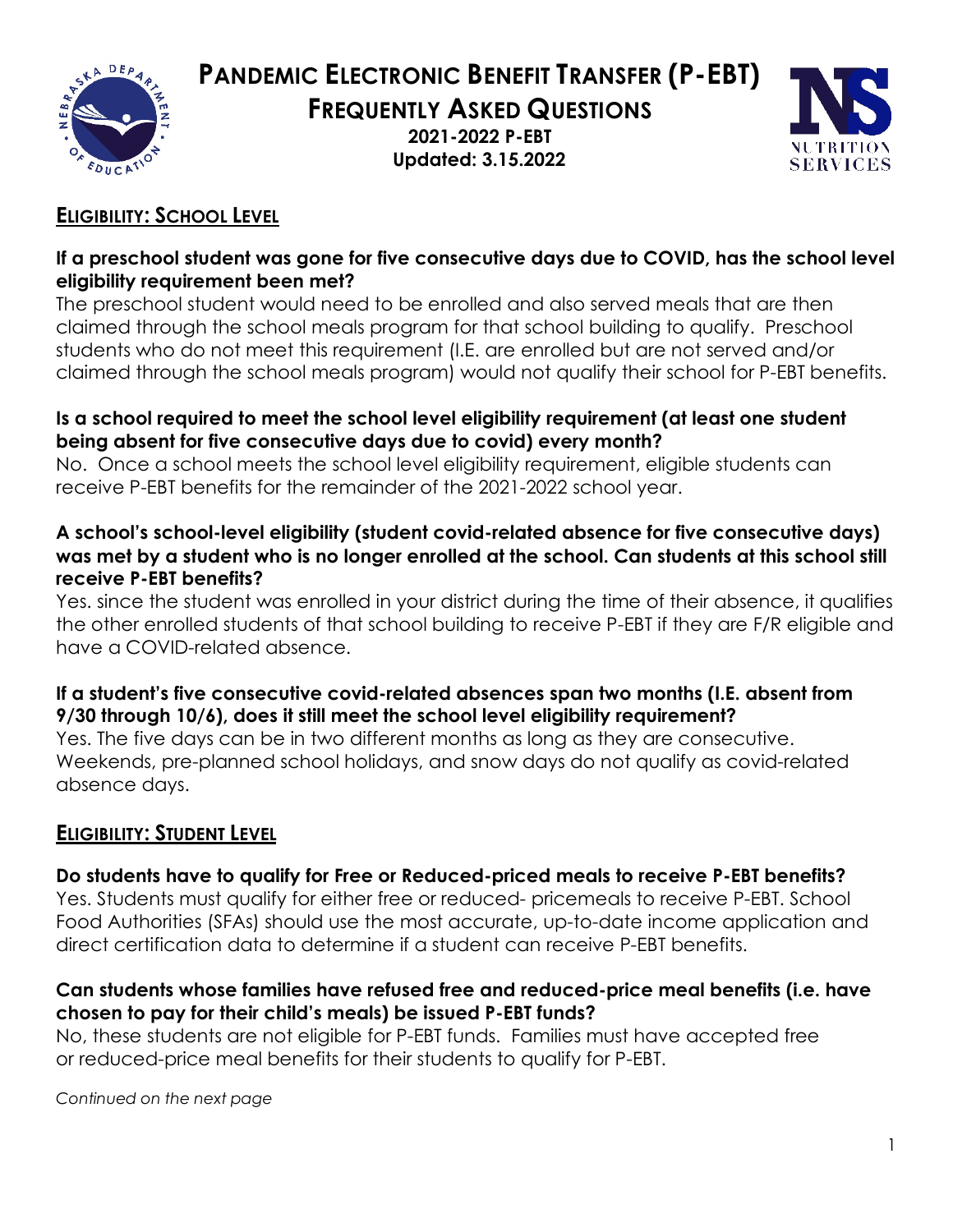#### **Once the school level eligibility is met, do individual students need to have a five consecutive day covid-related absence to qualify for P-EBT benefits?**

No. Only the initial student who meets the school level eligibility requirement needs to have five consecutive absence days due to covid. F/R eligible students enrolled at that school can be issued P-EBT benefits for covid-related absences of any duration.

#### **If while absent for a covid-related reason students had access to meals (I.E. sack lunches for remote learners), can those students still receive P-EBT benefits?**

Yes. If the eligibility requirements (school and student) were met, students can be issued P-EBT benefits even if they were provided access to a meal.

### **Is justification required for covid-related absences?**

No. SFAs need only report the number of covid-related absence days eligible students have to receive benefits. Any kind of documentation (I.E. test results, quarantine status, etc.) is NOT required for benefit distribution.

#### **An eligible student qualified for P-EBT benefits but has since transferred out of the district. Should they still be included in the data upload?**

Yes. All eligible students who qualified for benefits in the selected month should be included in the data upload. NDE and DHHS will work to ensure benefits are issued to the correct address for eligible students that have transferred during the school year.

## **PORTAL UPLOADS**

#### **If no students qualified for P-EBT benefits in a given month, should SFAs still upload a file into the NDE Portal?**

No. Portal uploads are only required for month(s) that your SFA has a student/students eligible to receive P-EBT benefits.

### **Can SFAs round covid-absence days when submitting the data in the NDE Portal?**

Yes. Rounding can be used at the SFA's discretion for covid-absence days. NDE advises that SFAs utilize consistent rounding procedures to ensure equality in benefit issuance.

### **Can multiple months of P-EBT data be uploaded at the same time into the portal?**

Yes. Multiple months of eligible student data can be uploaded into the portal at the same time as long as each month is contained in a separate .CSV file.

## **DATA COLLECTION AND SUBMISSION**

### **Do PowerSchool or Infinite Campus (two commonly used Student Information Systems) have reports to generate this data?**

SFAs are currently working with these software providers to find data collection solutions. Nutrition Services intends to host an information-sharing session over the coming weeks for SFAs to discuss how to access P-EBT data using reporting and other software functions.

*Continued on the next page*